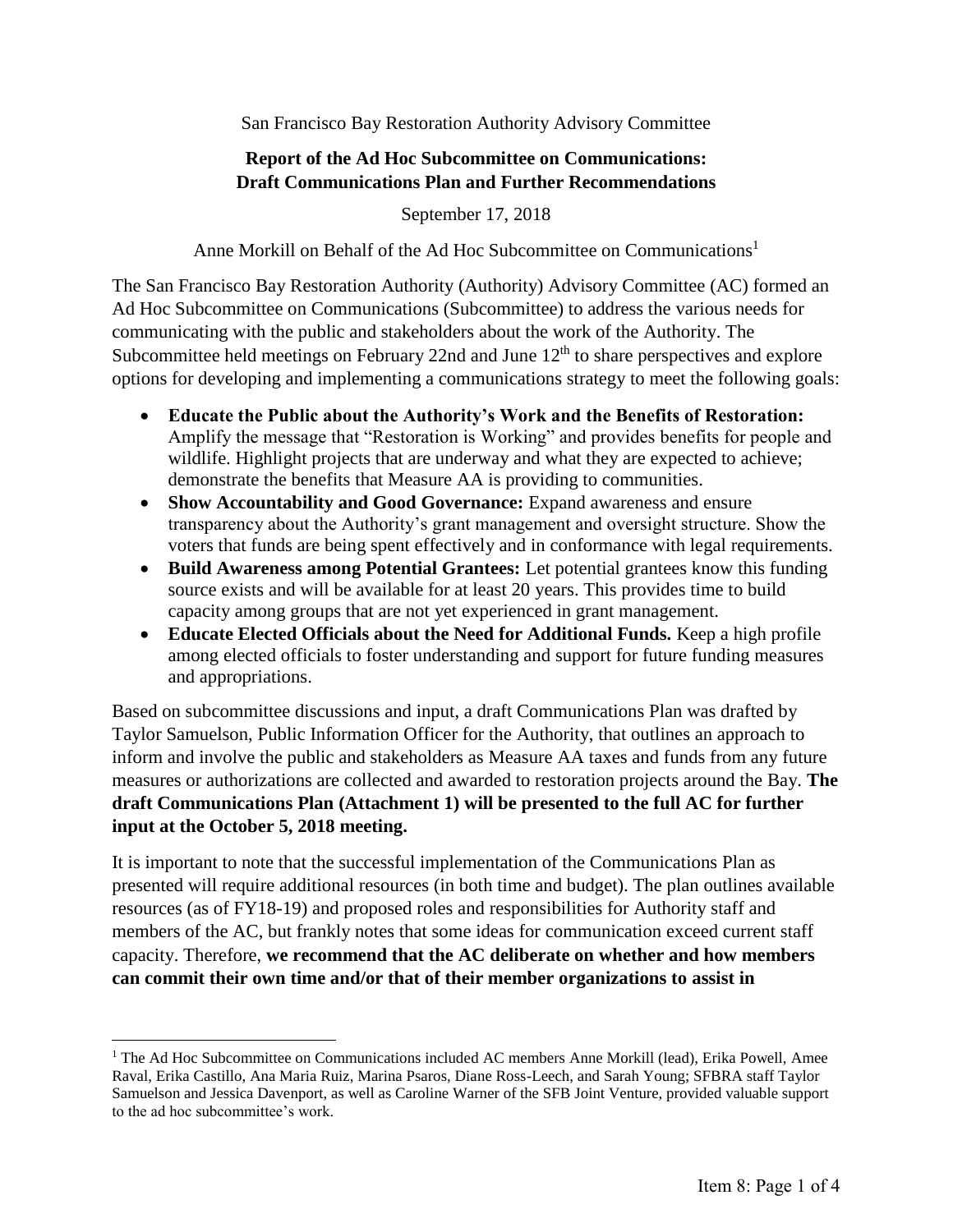## **implementing elements of the Communications Plan as envisioned under "Section X. Activities, Roles and Responsibilities."**

It also became clear during our discussions as a subcommittee that there is a desire and need for the Authority to more actively engage in community outreach, education, and technical assistance, particularly in underserved communities in the Bay Area that have suffered the disproportionate burden of environmental hazards<sup>2</sup>. This aligns with the AC's interest in equitably addressing environmental justice issues through targeted outreach and capacity building to empower economically disadvantaged communities (EDCs) to compete for Measure AA's planning and implementation funding. Our subcommittee and staff believe that this level of engagement requires a thoughtful, sustained, and transformative effort to build relationships and trust, but it involves more strategies and resources than what is included in a Communications Plan. Exhibit A provides more detailed notes from our ad hoc subcommittee on this matter for consideration by the AC**. We support the staff proposal to develop a Community Engagement Program that results in long-term benefits for EDCs that will be presented by staff to the full AC for further input at the October 5th meeting.** 

 $\overline{\phantom{a}}$ 

<sup>2</sup> See Measure AA Guidelines Definition for "Economically Disadvantaged Communities" (May 4, 2017).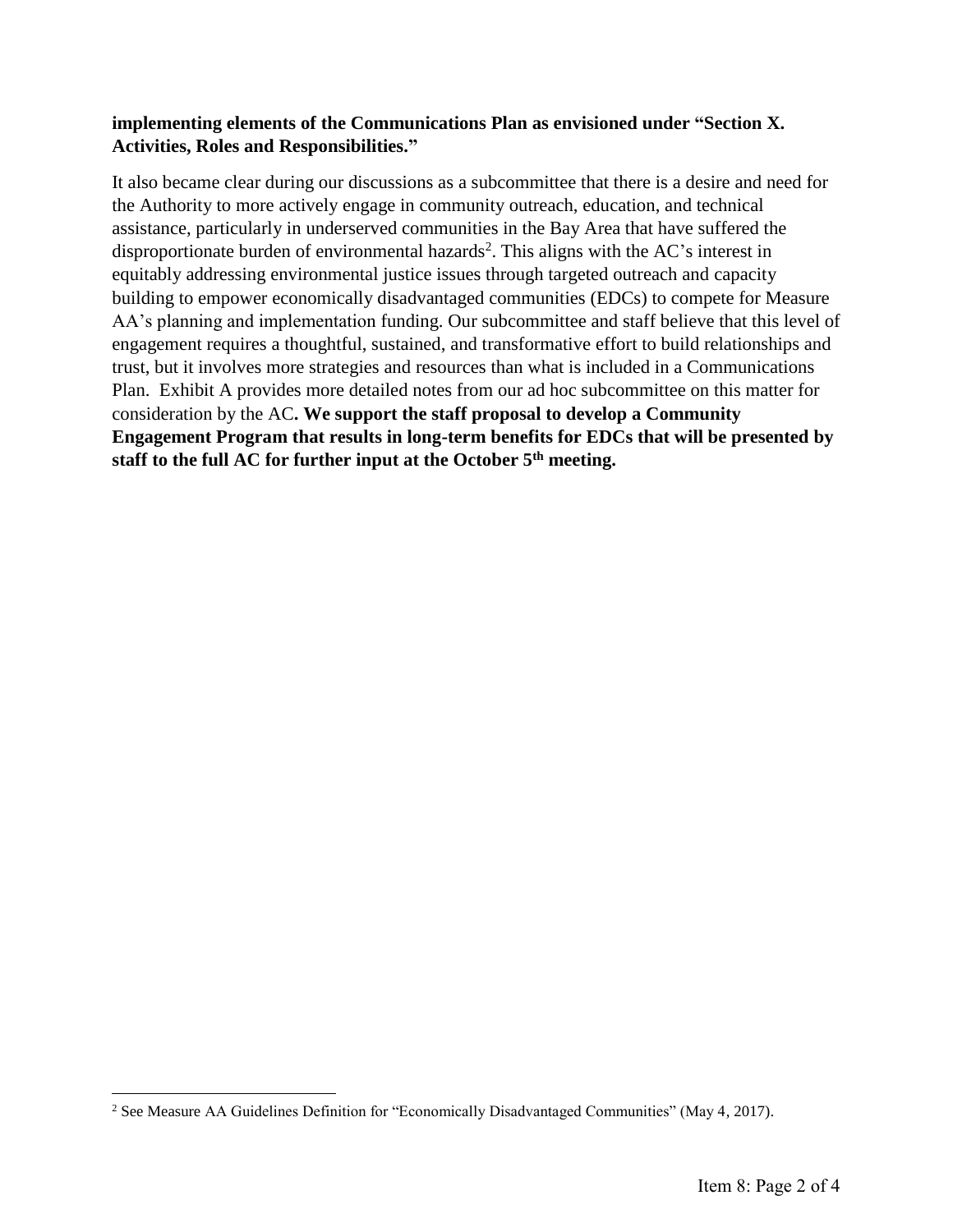# **Exhibit A. Community Outreach and Engagement Strategy**

### **Background:**

In the development of the Communications Plan for the Authority, it became clear outreach to the region's communities, particularly economically disadvantaged communities (EDCs), will be critical to Authority's ability to serve all Bay Area residents in a way that is inclusive and advances environmental justice.

This work requires thoughtful, sustained effort to build relationships and trust. The resources needed to develop and execute a strategy to achieve these aims, however, exceeds the current bandwidth of the Authority's staff. The Authority may wish to consider establishing a separate committee or outreach coordinator to orchestrate community engagement.

### **Goal:**

Create productive, collaborative relationships between the Authority and the Bay Area's communities, particularly Economically Disadvantaged Communities (EDCs), to ensure that restoration projects are done with a comprehensive understanding of communities' needs and priorities, and to broaden the pool of funding applicants.

#### **Tasks for the outreach coordinator role could include:**

- Provide guidance on ways for community-based organizations in economically disadvantaged communities to partner with restoration groups and agencies.
- Provide guidance in community engagement to potential grantees who are not experienced in this aspect of restoration project planning and implementation.
- Promote opportunities for youth involvement, including volunteering, service learning, and work force development.
- Attendance at public and community meetings.

### **Potential Audiences:**

- Community leaders and Community Based Organizations
- Education groups/resources, future voters
	- o High schools
	- o DAC schools
	- o Guidance councilors
	- o Service learning programs
	- o Workforce development officers at schools
	- o Restoration leadership academy programs, Green Teams, Redwood Academy, Bay Environmental Stewardship Training
	- o Invite to report back to the board on experiential learning
- Tech Workers
	- o Philanthropic giving
	- o Art/innovative engagement
	- o Service days